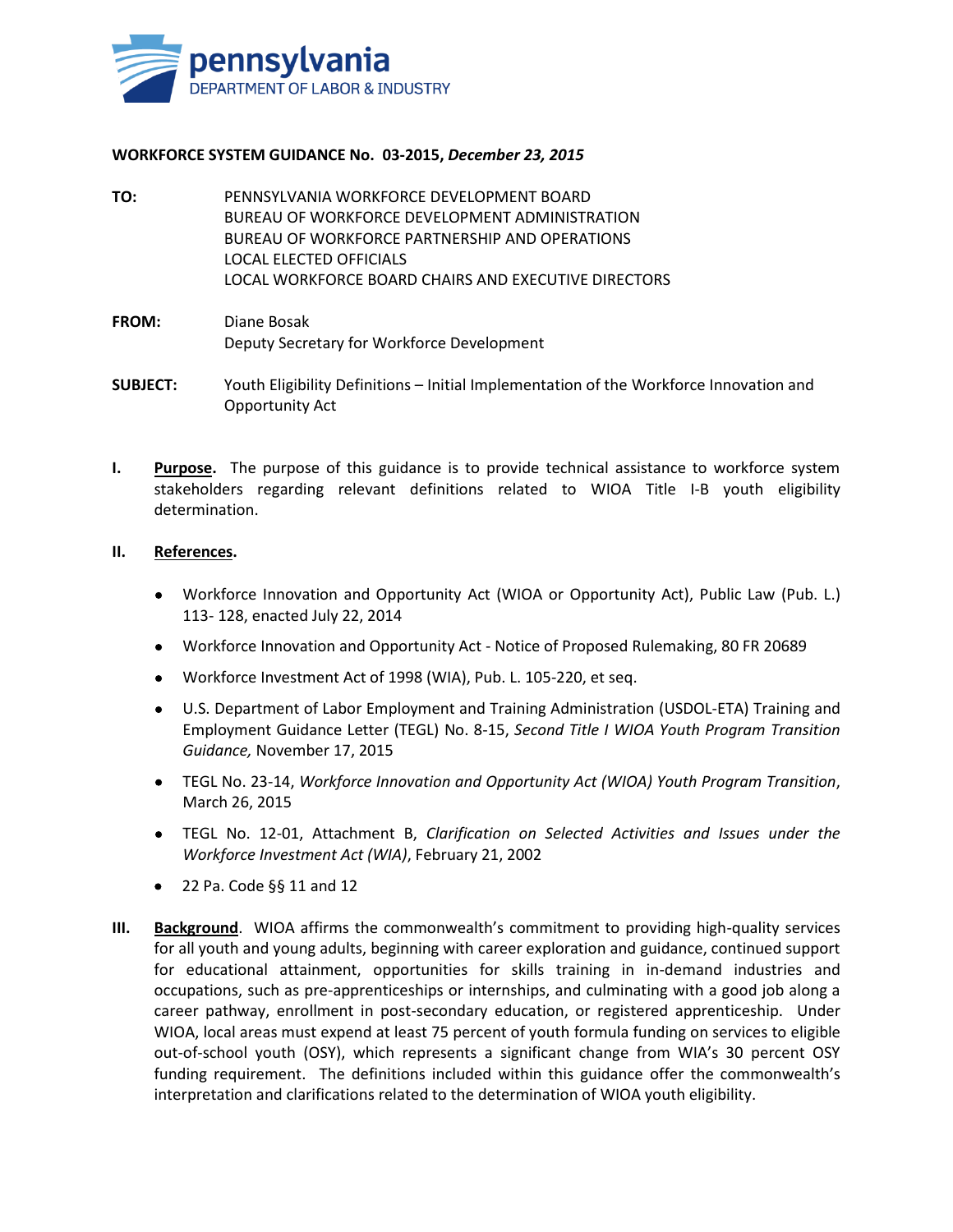- **IV. Enrollment.** To receive WIOA youth services, an individual must be enrolled as a youth participant. Enrollment requires the collection of information to support eligibility determination. WIOA establishes separate criteria for OSY and in-school youth (ISY). A youth applicant's eligibility is determined at registration; therefore, a youth remains eligible to receive youth services, within their originally designated ISY or OSY category, until exited from the program.
- **V. Youth Eligibility Definitions.** The commonwealth is providing the following definitions to ensure compliance with the law, expand the flexibility of local areas to expend funds appropriately, and eliminate barriers to the provision of services to individuals most in need.

Under WIOA, a key element of youth eligibility determination is whether or not the applicant is attending school or not attending school (as defined by State law). An ISY must be attending school, while OSY must not be attending school. In Pennsylvania, providers of youth services must establish this by utilizing the criteria outlined below:

- **A. Attending Any School.** Youth receiving services from any one of the 'public' or 'non-public' institutions listed in the table below, as well as those being home-schooled or privately tutored, would be considered "attending school" for the purpose of WIOA Title I-B youth eligibility determination. A youth enrolled at a post-secondary institution would also be considered to be "attending school."
- **B. Not Attending Any School.** Youth not receiving services from any one of the 'public' or 'nonpublic' institutions listed in the table below would be considered "not attending school" for the purpose of WIOA Title I-B youth eligibility determination.

| <b>Public Schools</b>                    | <b>Non-Public Schools</b> |
|------------------------------------------|---------------------------|
| School districts                         | Sectarian schools         |
| Charter schools                          | Private schools           |
| Cyber charter schools                    |                           |
| Area vocational technical schools (AVTS) |                           |

For the purpose of WIOA Title I-B youth eligibility determination, the Department considers individuals who are enrolled in adult basic education/GED preparation, skills training, or other remedial education programs including those offered through publicly and privately funded adult basic education programs, YouthBuild or Job Corps programs, to be "not attending school." Eligibility for these services shall be based on the educational status of a youth, not on the location or funding source of the entity providing the service(s). Therefore, such young people must be categorized as OSY for the purposes of registration in the Commonwealth Workforce Development System (CWDS).

**C. Alternative Schools/Programs.** WIOA references 'alternative schools'; however, Pennsylvania education law mainly uses the label "alternative" in reference to "alternative education for disruptive youth" (AEDY), not, for example, in reference to youth enrolled in GED programming. NOTE: Students enrolled in AEDY programs are considered to be "attending school."